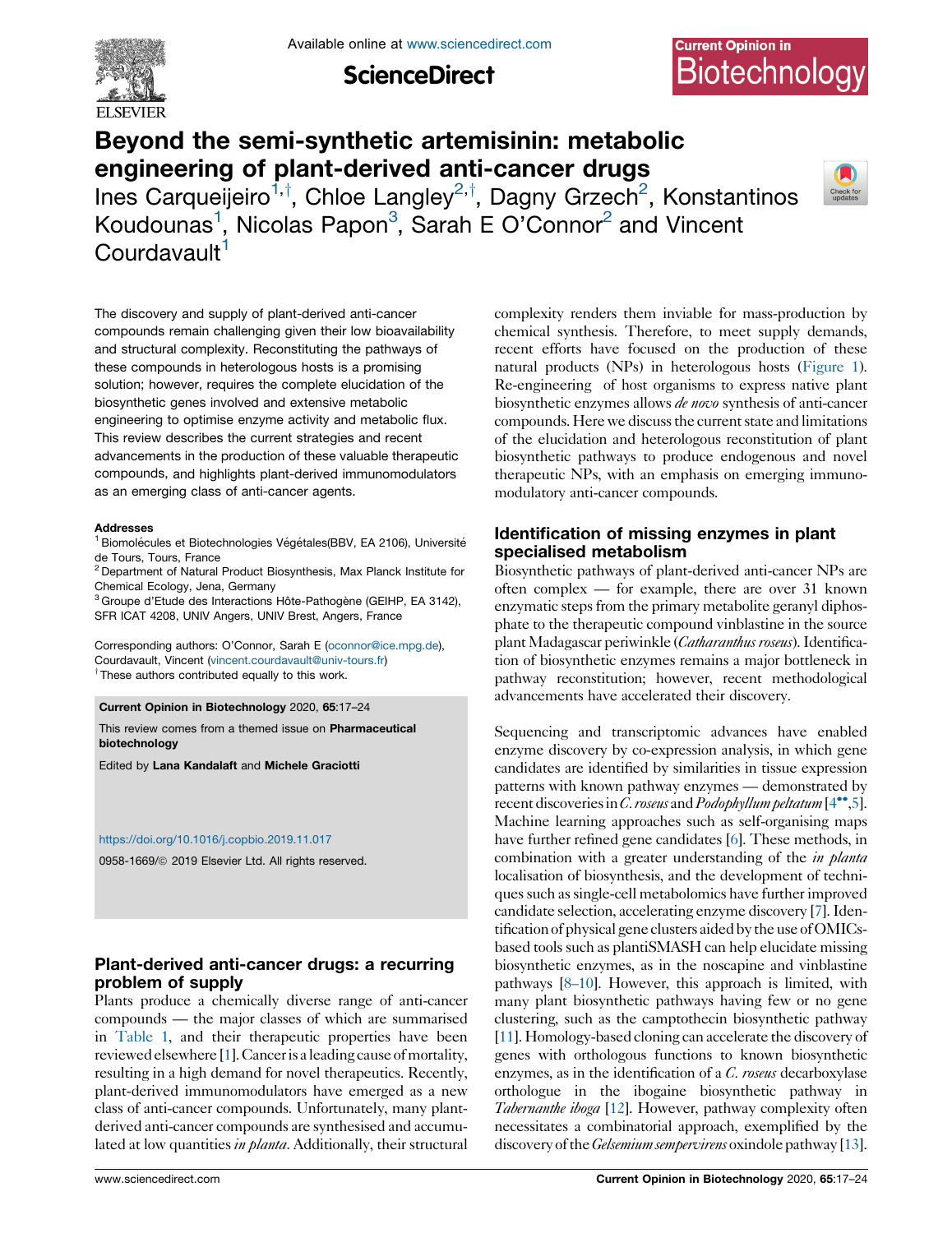#### <span id="page-1-0"></span>Table 1

| Overview of major classes of plant-derived anti-cancer compounds |                                          |                                              |                                                                        |                |  |  |  |
|------------------------------------------------------------------|------------------------------------------|----------------------------------------------|------------------------------------------------------------------------|----------------|--|--|--|
| Compound class                                                   | Anticancer agents                        | Plant derived from                           | Anti-cancer activity                                                   | Reference      |  |  |  |
| Monoterpene indole<br>alkaloids (MIAs)                           | Vincristine, vinblastine<br>Camptothecin | Catharanthus roseus<br>Camptotheca acuminata | Anti-mitotic - microtubule destabilising agents<br>DNA damage inducers | $[1]$<br>$[2]$ |  |  |  |
| Taxane derivatives                                               | Paclitaxel, docetaxel,<br>cabazitaxel    | Taxus genus                                  | Anti-mitotic - microtubule stabilising agents                          | $[1]$          |  |  |  |
| Lignan derivatives<br>Benzylisoquinoline alkaloids               | Etoposide, teniposide<br>Noscapine       | Podophyllum hexandrum<br>Papaver somniferum  | DNA damage inducers<br>Anti-mitotic - microtubule binding agent        | [3]<br>$[1]$   |  |  |  |

#### Figure 1



Overview of approaches discussed in this review that are used to discover biosynthetic enzymes, and reconstitute and optimise natural product pathways in heterologous hosts to produce anti-cancer compounds Created with [Biorender.com](http://Biorender.com).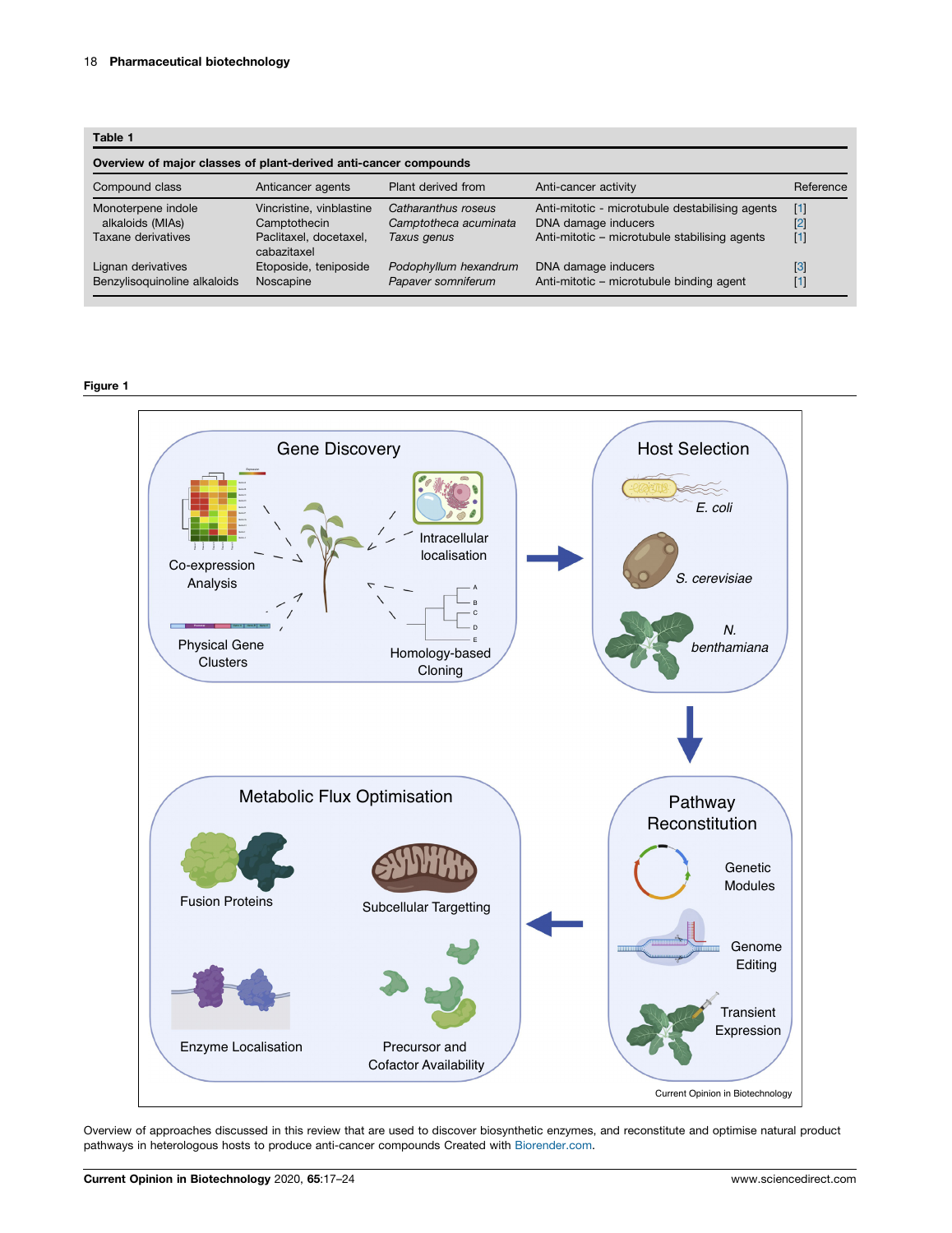Once candidate enzymes have been selected, their enzymatic activities are characterised using functional assays in conjunction with metabolomic techniques to detect product formation. While being efficient, such assays can be complicated due to unknown or unpurifiable reaction substrates and therefore requiring the use of either crude whole-plant or tissue extracts. Alternatively, virus-induced gene silencing (VIGS) can be used to characterise gene function *in vivo*, but requires plant-specific development as demonstrated in C. roseus and Camptotheca acuminata [\[14](#page-6-0),[15](#page-6-0)].

## Selecting a suitable heterologous host organism

Biosynthetic gene discovery enables engineering of NP pathways to produce pharmaceutically valuable compounds. A key factor in successful pathway reconstitution is the choice of an appropriate heterologous host based on the host's characteristics, as summarised in [Table](#page-3-0) 2. Plant NP pathway reconstitution poses a unique challenge due to the often high number of enzymatic steps, complex tissue and subcellular localisation of intermediates, and intricate regulation networks, exemplified in the vinblastine biosynthetic pathway [[7\]](#page-6-0). In addition, the scalability and economic-viability of production must be considered, taking into account the choice of substrate and the ease of downstream product purification.

The bacterium *Escherichia coli* is a common heterologous host for plant NP biosynthesis due to its established genetics toolbox, well-understood native metabolism and fast doubling time. E. coli has been used for the production of many NPs including taxadiene and reticuline [\[19](#page-6-0),[20\]](#page-6-0). However, there are significant physiological differences between plants and  $E$ . coli, such as the lack of eukaryotic cell architecture and protein post-translational modification mechanisms. These differences can disrupt the metabolic flux of the reconstituted pathway and reduce product titres, as demonstrated by the transfer of semi-synthetic artemisinin production from E. coli into the eukaryotic Saccharomyces cerevisiae host [[21\]](#page-6-0).

S. cerevisiae is a typical eukaryotic host that has been used in the reconstitution of cannabinoids, noscapine and monoter-pene indole alkaloids (MIA) pathways [\[22](#page-6-0), [23](#page-6-0), [24](#page-6-0), 25, 26], and its use has been extensively reviewed elsewhere [[17\]](#page-6-0). A key advantage is its eukaryotic cell architecture, allowing the expression of membrane-localised proteins commonly found in NP pathways such as cytochrome P450's [\[27\]](#page-6-0).

Nicotiana benthamiana is the most widely used plant chassis for heterologous NP biosynthesis; however, alternative systems such as the false flax *Camelina sativa*, microalgae, and the moss *Physcomitrella patens* have also been used [\[28–30](#page-6-0)]. Plant systems have the advantages of better replicating native pathway compartmentalisation at both the tissue and cellular levels, and have the required cofactors and post-translational mechanisms for proper enzyme expression and activity [[18\]](#page-6-0). Unfortunately, the limited number of developed genetic modification tools and the organism's longer generation time hamper their use in NP pathway reconstitution.

The use of hosts with edited or minimal synthetic genomes is currently being explored to improve product yields compared to their native host counterparts [[31](#page-6-0),[32\]](#page-6-0). Gene editing allows the targeting of destabilising elements such as enzymes that derivatise biosynthetic precursors [\[33](#page-6-0)]. Minimal synthetic genome organisms have been developed that only retain genetic elements of known function, greatly decreasing the risk of metabolic flux shifting [[34\]](#page-6-0). This enables impact modelling of the introduced heterologous pathway on native host metabolism, allowing for better design of the reconstitution process [[35,36](#page-6-0)]. However, due to the complexity of higher plants, synthesis of minimal genomes is currently only available in microbial organisms.

## Heterologous reconstitution of plant biosynthetic pathways

Recent advances in molecular techniques have accelerated the heterologous reconstitution of NP pathways. Technologies such as Golden Gate cloning and Gibson assembly enable segmentation of pathways into clonable modules [\[37,38\]](#page-7-0). In accordance with these systems, syntaxes containing standardised parts have been developed for their use in different hosts [\[37](#page-7-0),[39](#page-7-0)]. Empirical combinations of standardised parts, especially regulatory elements, can then be tested to optimise pathway flux. Screening of resulting genetic modules can be further accelerated through the use of automated biofoundries based on the design-build-test (DBT) cycle, outlined in [Figure](#page-4-0) 2 and reviewed elsewhere [\[40\]](#page-7-0).

Novel genome editing technologies have increased the ease of integrating longer pathways into a host's genome. Combinatorial toolkits such as the Easy-Clone system use homologous recombination and CRISPR-Cas for markerless, single-step genome integration of multiple biosynthetic modules into pre-defined sites [\[41](#page-7-0)]. This approach lowers the risk of recombination within the target constructs, and thus the loss of their parts [[42\]](#page-7-0). The hierarchical organisation of constructs and availability of online regulatory sequence libraries allows for easy selection and swapping of parts in S. cerevisiae [\[43](#page-7-0),[44\]](#page-7-0).

Transient expression remains the most widely used reconstitution platform in plant hosts, successfully pro-ducing medicinally-active terpenes [45<sup>••</sup>]. [Agrobacterium](#page-7-0)mediated co-infiltration of plants allows rapid expression of biosynthetic enzymes. However, the system's lack of protein stoichiometry control and the limited number of genes that can be expressed make it less suitable for reconstituting longer pathways [[18\]](#page-6-0). A possible solution to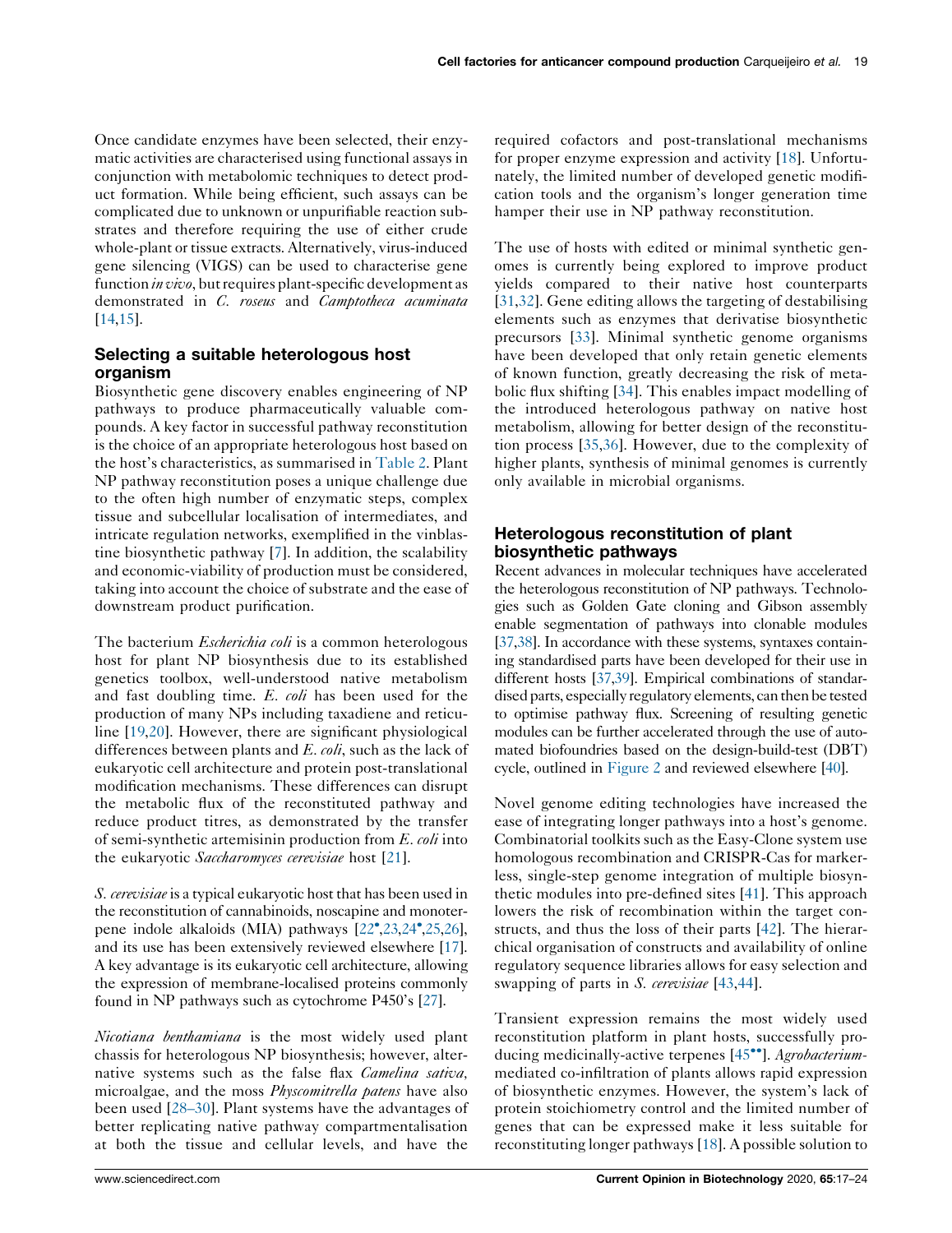<span id="page-3-0"></span>

| Table |
|-------|
|-------|

| Organism Domain | Heterologous host                               | Advantages                                                                                                                                                                                                                                                                                                  | <b>Disadvantages</b>                                                                                                                                                                                                                                             | Ref.   |
|-----------------|-------------------------------------------------|-------------------------------------------------------------------------------------------------------------------------------------------------------------------------------------------------------------------------------------------------------------------------------------------------------------|------------------------------------------------------------------------------------------------------------------------------------------------------------------------------------------------------------------------------------------------------------------|--------|
| Prokaryotic     | Bacteria for example,<br>Escherichia coli       | - Fast generation times<br>- Well established genetic toolboxes<br>- Efficient gene-editing tools<br>- Ease of culturing on cheap carbon<br>sources                                                                                                                                                         | - Lack of eukaryotic cell architecture for<br>expression of plant enzymes<br>- Lack of post-translational modifications<br>needed for expression of plant enzymes<br>- Lack of certain biosynthetic precursors and<br>co-factors                                 | [16]   |
| Eukaryotic      | Yeasts for example,<br>Saccharomyces cerevisiae | - Fast generation times<br>- Eukaryotic cell architecture<br>- Well-established genetic toolboxes<br>- Efficient gene-editing tools<br>- Ease of culturing on various cheap<br>carbon sources                                                                                                               | - Lack of tissue compartmentalisation (sin-<br>gle cell organism)<br>- Different post-translational mechanisms<br>compared to plants                                                                                                                             | $[17]$ |
|                 | Plants for example,<br>Nicotiana benthamiana    | - Eukaryotic cell architecture<br>- Pathway compartmentalisation possi-<br>ble at both tissue and cellular level<br>- Presence of relevant post-translational<br>modifications and enzyme co-factors<br>- Possibility of rapid transient expression<br>of pathways<br>- No need for exogenous carbon source | - Longer generation times<br>- Lack of well-established genetic toolboxes<br>- Efficient genome-editing tools still at early<br>stages of development<br>- Lack of detailed knowledge of metabolism<br>- Costly growth facilities and upscaling of<br>production | [18]   |

these challenges may lie in the stacking of target biosynthetic genes into a single vector [\[39](#page-7-0)].

intermediates by fusing downstream enzymes, as achieved in taxol and geraniol biosyntheses [[19,](#page-6-0)[49](#page-7-0)<sup>°</sup>].

Because of the complexity of their genomes, gene-editing technologies in plant systems are still being developed. The relative simplicity of plastomes compared to their nuclear counterparts renders them more amenable to gene editing and therefore these have been targeted for NP pathway reconstitution [\[46](#page-7-0)]. However, recent developmentsin CRISPR-Cas technologies have enabled whole plant genome editing to eliminate endogenous NP derivatives [\[47](#page-7-0)]. Although still in their infancy, these gene-editing techniques pose exciting prospects for the future of de novo production of plant-derived NPs.

## Metabolic flux and process optimisation

Heterologous reconstitution of long pathways often causes metabolic cellular stress, reducing host growth and thereby production efficiency. Low or absent activity in bottleneck enzymes can lead to the build-up of pathway intermediates, thereby affecting cell fitness. Protein engineering and the introduction of suitable exogenous enzymes are commonly used strategies to improve enzyme activity, alleviating bottlenecks and thereby increasing pathway flux [\[24](#page-6-0)- ]. The identification and modulation of protein–protein interactions are also important factors, as exemplified by the engineering of cytochrome P450 enzymes and their reductase partner to improve oxygenated taxane production [\[48](#page-7-0)]. An alternative strategy is to reduce the spatial dispersion of pathway The availability of metabolic precursors or enzymatic cofactors is also an important component in metabolic flux optimisation. In the recent cannabinoid biosynthesis reconstitution, engineered upregulation of the mevalonate pathway in primary metabolism increased the metabolic flux towards the target NP pathway [[21\]](#page-6-0). Precursor availability can also be increased by knocking-down non-essential competing enzymes, or by degron-tagging essential competing enzymes  $[24^{\circ}, 50^{\circ}]$  $[24^{\circ}, 50^{\circ}]$  $[24^{\circ}, 50^{\circ}]$ . The presence of growth media additives such as glycerol may also improve cofactor availability, demonstrated in the reconstitution of the noscapine pathway in S. cerevisiae [\[24](#page-6-0)°].

Heterologous NP biosynthesis can also be hampered by improper host post-translational modification mechanisms, causing protein misfolding or mistargeting and thereby affecting enzyme activity. Modification or addition of localisation sequences is a commonly used strategy to improve enzyme targeting within the host at both the cellular and subcellular levels. This prevents the loss of pathway intermediates by diffusion and reduces metabolic flux into undesired pathways  $[21,24^{\bullet}]$  $[21,24^{\bullet}]$  $[21,24^{\bullet}]$ . This technique was exemplified in the recent targeted production of the MIA precursor geraniol in S. cerevisiae mitochondria, whereby exploiting the host's lack of intermediatespecific catabolic enzymes in the organelle enabled increased intermediate accumulation and thereby higher end-product titres [[49](#page-7-0)<sup>°</sup>].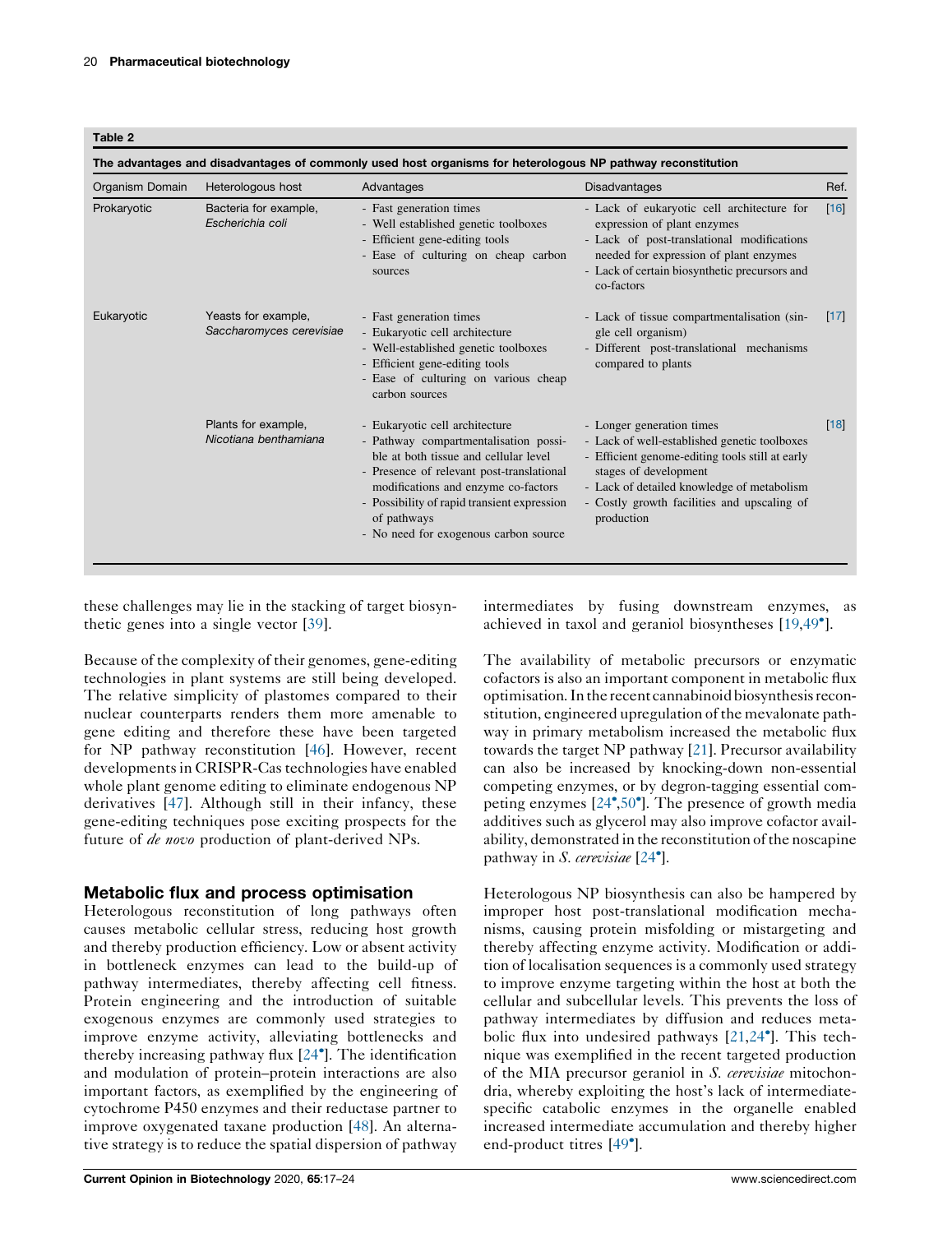

<span id="page-4-0"></span>

Design Build Test (DBT) cycle for pathway reconstitution. Each cycle phase is split into three main steps, which is then further split into automatable subsections to accelerate the process of NP pathway engineering.

Intermediate localisation and accumulation can also be manipulated by transporter protein engineering; however, few have been identified in plant NP pathways. In heterologous hosts, this technique has been used to introduce the uptake of alternative carbon sources [\[51](#page-7-0)]. Additionally, transporter engineering can increase flux into a biosynthetic pathway by reducing the production of unwanted by-products as exemplified by the fusion of a xylose transporter to a xylose isomerase [[52\]](#page-7-0).

### New-to-nature plant-derived anti-cancer compounds

Advances in heterologous pathway reconstitution have recently turned to the production of new-to-nature plantderived compounds to expand metabolic diversity. A common strategy to produce novel NPs is by reengineering or exploiting an enzyme's natural substrate promiscuity to allow the feeding of non-natural precursors. Feeding of halogenated substrates has produced novel compounds with new or improved pharmacological properties such as in the opiate, MIA and phenylpropanoid pathways [[24](#page-6-0),[53](#page-7-0),[54\]](#page-7-0). This technique has also been used in the feeding of fatty acids to produce unnatural canna-binoid analogues [\[22](#page-6-0)<sup>°</sup>]. Knowledge of the biosynthetic pathway also enables a combinatorial approach to produce novel NPs by swapping, omitting or introducing new enzymatic steps in a non-canonical fashion. This was exemplified by the use of non-native cytochrome P450 enzymes to oxidise  $\beta$ -amyrin in N. benthamiana, resulting in novel triterpenes [\[45](#page-7-0)<sup>••</sup>].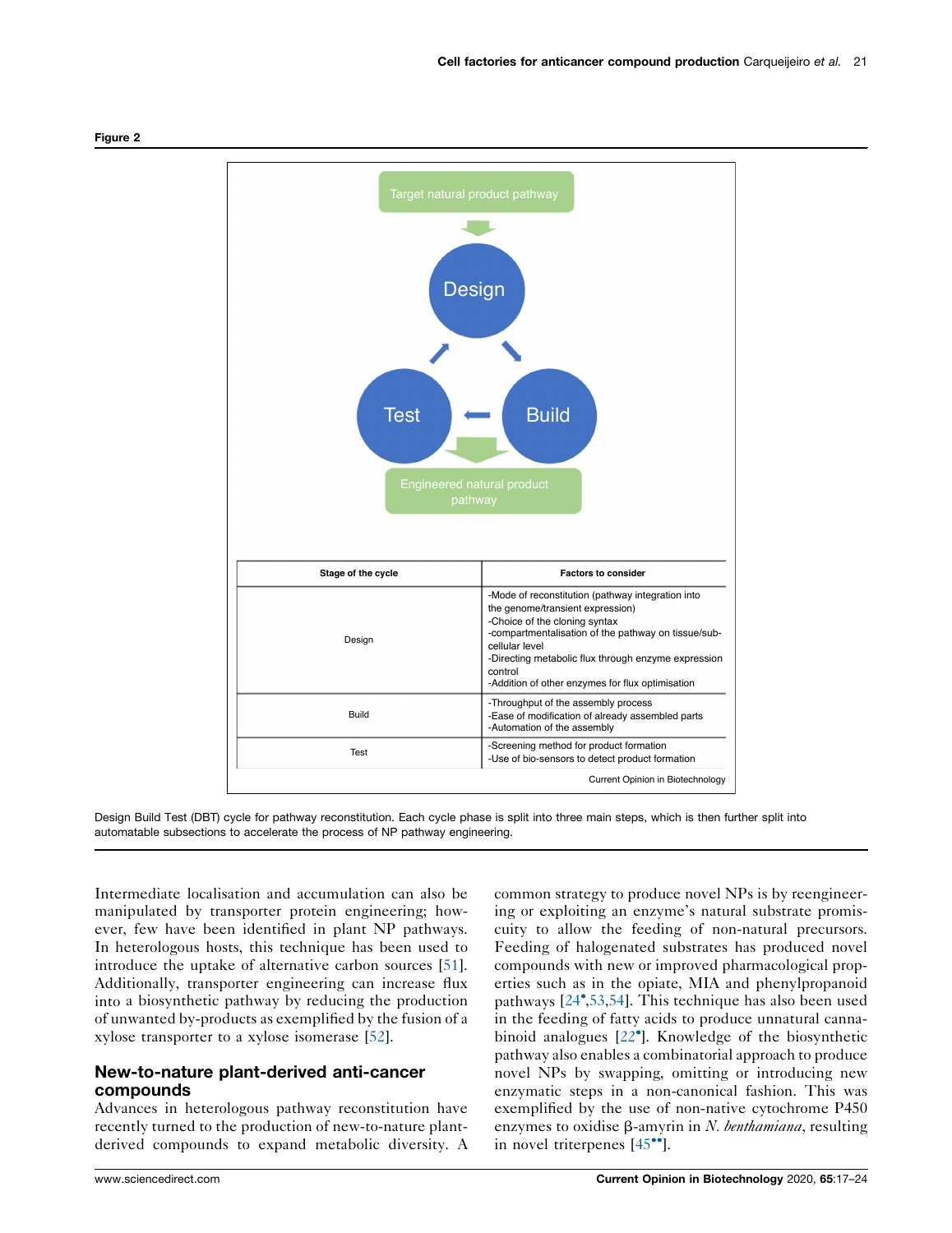<span id="page-5-0"></span>

| Table 3 |  |
|---------|--|
|---------|--|

| i apic v                                                                                   |                                      |                                           |                                                                                                |              |  |  |  |
|--------------------------------------------------------------------------------------------|--------------------------------------|-------------------------------------------|------------------------------------------------------------------------------------------------|--------------|--|--|--|
| Summary of the mode of action, origin and activity of major plant-derived immunomodulators |                                      |                                           |                                                                                                |              |  |  |  |
| Immunomodulatory<br>agent                                                                  | Mode of action                       | Plant derived from                        | Activity                                                                                       | Reference    |  |  |  |
| Artemisinin                                                                                | Immunosuppressant                    | Artemisia annua                           | Reduction of TNF- $\alpha$ and IL-6 secretion, regulation of<br>$NF - \kappa B$ signalling     | [57]         |  |  |  |
| Berberine                                                                                  | Immunosuppressant                    | Berberis spp.                             | Activation of mitochondrial apoptotic pathways,<br>reduction of TNF- $\alpha$ production       | [55, 58]     |  |  |  |
| Curcumin                                                                                   | Immunostimulant                      | Curcuma longa                             | Restoration of CD4+/CD8+ T cells, suppression of T cell<br>apoptosis                           | [59]         |  |  |  |
| Matrine<br>Tryptanthrin                                                                    | Immunosuppressant<br>Immunostimulant | Sophora flavescens<br>Strobilanthes cusia | Inhibition of JAK/STAT3 signalling pathway<br>Regulation and recruitment of regulatory T cells | [60]<br>[61] |  |  |  |

## Plant-derived immunomodulatory agents: an emerging class of anti-cancer compounds

Plant-derived immunomodulatory agents are an emerging class of anti-cancer compounds that are currently largely unexploited due to their low bioavailability. Unlike cytotoxic anti-cancer compounds (summarised in [Table](#page-1-0) 1), immunomodulators target specific constituents of the cancer development process through various mechanisms, outlined in Table 3. Detailed mechanisms of major plant-derived immunomodulators have been reviewed elsewhere [[55\]](#page-7-0). In clinical trials, these compounds show high cell type interaction specificity, potentially enabling more predictable and targeted treatments [[56\]](#page-7-0). Immunosupressants such as artemisinin and its derivatives including artemisone, artesunate, and dihydroartemisinin are being investigated as tumour-inhibiting therapeutics due to their modulation of various signaling cascades involved in the spread of cancer [\[57](#page-7-0)]. Matrine is another example of a plant-derived immunosuppressant that acts by inducing the expression of anti-tumour immune defence activating ligands [\[60,61](#page-7-0)]. Plant-derived immunostimulants such as curcumin stimulate immune cell production involved in tumour defence, increasing immune system identification of tumour cells and the subsequent activation of apoptotic pathways[[59](#page-7-0)].The alkaloid tryptanthrin is also an effective stimulant of T cell recruitment, triggering the immune inflammatory response against cancer cells [\[61](#page-7-0)].

As the biosynthesis of more NPs are elucidated, new potentially therapeutic chemical scaffolds are becoming available. The recent elucidation and heterologous reconstitution of the immunosuppressant alkaloid berberine enables the production and development of novel derivatives with improved pharmacokinetic properties [\[58](#page-7-0)[,17](#page-6-0)]. Although this class of anti-cancer therapeutics remains understudied, use of NP pathway discovery and reconstitution techniques will enable advances towards the production of novel immunomodulatory compounds. Reaching a high-level production of these compounds will require complementary pathway engineering. For terpenoid compounds, a fine tuning of the metabolic flux can be obtained by limiting competing metabolic branches through the downregulation of the expression of the yeast gene ERG9 for instance. The resulting rerouting of the flux

towards isopentenyl diphosphate (IPP) thus favours artemisinic acid production by decreasing ergosterol synthesis [\[62](#page-7-0)]. Engineering of enzyme specificity and efficiency for acceptance of orthogonal substrates that do not compete directly with endogenous pathways of the host organism can be also explored as recently demonstrated for monoterpenoid biosynthesis in yeast [[63\]](#page-7-0).

### Concluding remarks

Significant developments over thelast few years have enabled the heterologous reconstitution of increasingly complex plant biosynthetic pathways to produce anti-cancer compounds. Improvements in gene discovery techniques in conjunction with sophisticated synthetic engineering tools such as genome editing have accelerated the process of pathway elucidation and heterologous reconstitution. Increased screening of plantderived NPs has revealed new classes of anti-cancer therapeutics such as immunomodulatory compounds. Despite recent biotechnological improvements, significant limitations remain, preventing the mass-production of these plantderived NPs in heterologous systems. Securing and increasing the supply of these compounds are vital to meet both current demands, and will also expand the panel of highly toxic compounds used to generate antibody drug conjugates for immunotherapies.

#### Conflict of interest statement

Nothing declared.

### Acknowledgements

We acknowledge funding from the EU Horizon 2020 research and innovation program (MIAMi project-Grant agreement N°814645), ARD2020 Biopharmaceutical program of the Région Centre Val de Loire (BioPROPHARM and CatharSIS projects), from le Studium (Consortium fellowship), la Ligue Contre le Cancer (Yeast4LiFE project) and ERC 788301. The authors apologise for not citing other excellent studies here due to space length.

### References and recommended reading

Papers of particular interest, published within the period of review, have been highlighted as:

- of special interest
- or special interest<br>•• of outstanding interest
- 1. Agarwal G, Carcache PJB, Addo EM, Kinghorn AD: Current status and contemporary approaches to the discovery of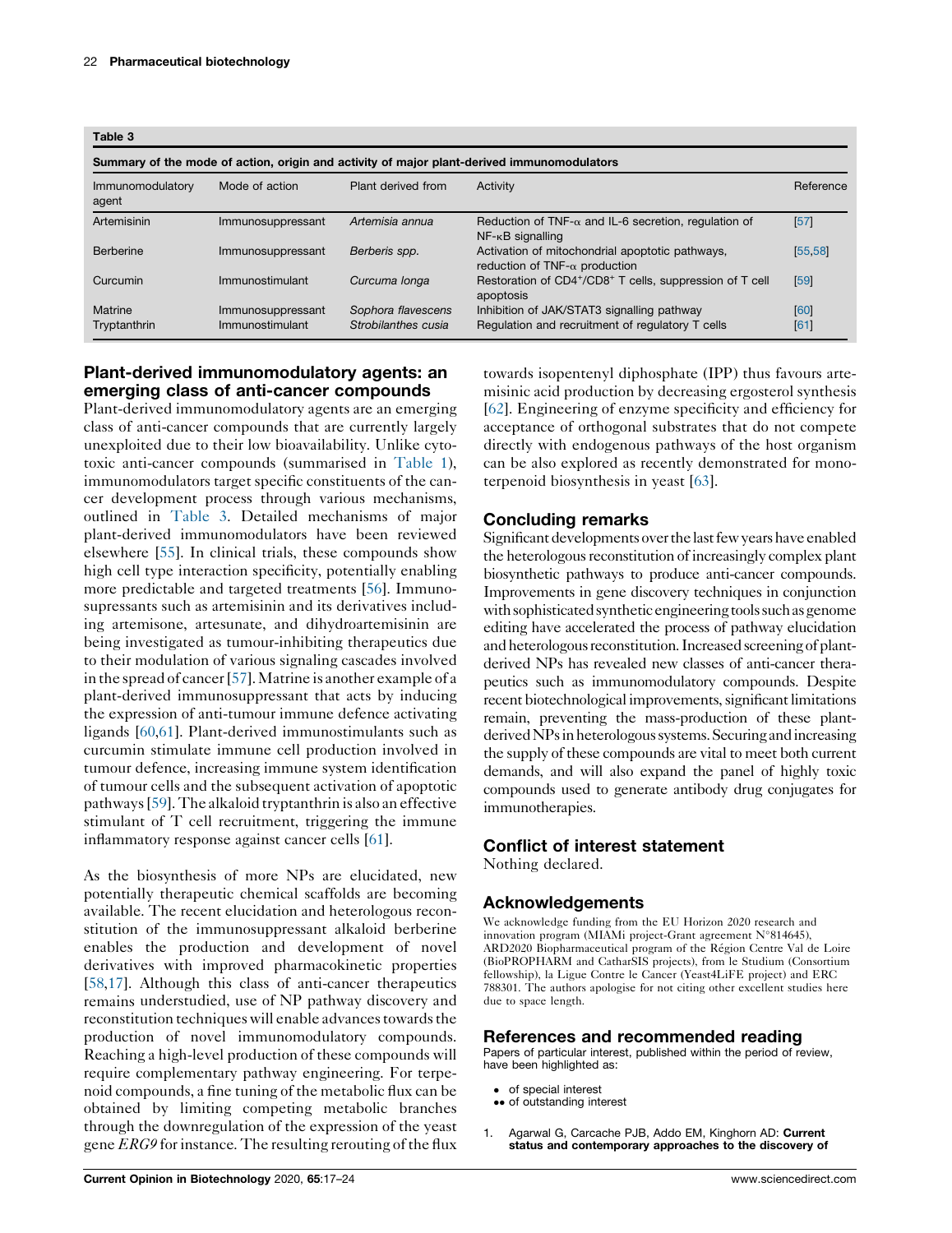<span id="page-6-0"></span>antitumor agents from higher plants. Biotechnol Adv 2019 [http://dx.doi.org/10.1016/j.biotechadv.2019.01.004.](http://dx.doi.org/10.1016/j.biotechadv.2019.01.004)

- 2. Martino E, Della Volpe S, [Terribile](http://refhub.elsevier.com/S0958-1669(19)30133-8/sbref0010) E, Benetti E, Sakaj M, Centamore A, Sala A, Collina S: The long story of [camptothecin:](http://refhub.elsevier.com/S0958-1669(19)30133-8/sbref0010) from [traditional](http://refhub.elsevier.com/S0958-1669(19)30133-8/sbref0010) medicine to drugs. Bioorg Med Chem Lett 2017, 27[:701-707.](http://refhub.elsevier.com/S0958-1669(19)30133-8/sbref0010)
- 3. Ardalani H, Avan A, [Ghayour-Mobarhan](http://refhub.elsevier.com/S0958-1669(19)30133-8/sbref0015) M: Podophyllotoxin: a novel potential natural [anticancer](http://refhub.elsevier.com/S0958-1669(19)30133-8/sbref0015) agent. Avicenna J Phytomed 2017, 7[:285-294.](http://refhub.elsevier.com/S0958-1669(19)30133-8/sbref0015)
- 4. Caputi L, Franke J, Farrow SC, Chung K, Payne RME, [Nguyen](http://refhub.elsevier.com/S0958-1669(19)30133-8/sbref0020) TD,
- $\ddot{\phantom{0}}$ Dang TTT, [Carqueijeiro](http://refhub.elsevier.com/S0958-1669(19)30133-8/sbref0020) IST, Koudounas K, de Bernonville TD *et al.*:<br>**Missing enzymes in the [biosynthesis](http://refhub.elsevier.com/S0958-1669(19)30133-8/sbref0020) of the anticancer drug** vinblastine in [Madagascar](http://refhub.elsevier.com/S0958-1669(19)30133-8/sbref0020) periwinkle. Science 2018, 360:1235-1238

The authors identified the missing enzymes of tabersonine/catharanthine biosynthetic pathway thus ending more than 60 years of research on the Madagascar periwinkle and opening new perspectives towards the production of anticancer monoterpene indole alkaloids in heterologous organisms.

- 5. Lau W, Sattely ES: Six enzymes from [mayapple](http://refhub.elsevier.com/S0958-1669(19)30133-8/sbref0025) that complete the [biosynthetic](http://refhub.elsevier.com/S0958-1669(19)30133-8/sbref0025) pathway to the etoposide aglycone. Science 2015, 349[:1224-1228.](http://refhub.elsevier.com/S0958-1669(19)30133-8/sbref0025)
- 6. Payne RME, Xu DY, Foureau E, [Carqueijeiro](http://refhub.elsevier.com/S0958-1669(19)30133-8/sbref0030) MIST, Oudin A, de [Bernonville](http://refhub.elsevier.com/S0958-1669(19)30133-8/sbref0030) TD, Novak V, Burow M, Olsen CE, Jones DM et al.: An NPF transporter exports a central [monoterpene](http://refhub.elsevier.com/S0958-1669(19)30133-8/sbref0030) indole alkaloid [intermediate](http://refhub.elsevier.com/S0958-1669(19)30133-8/sbref0030) from the vacuole. Nat Plants 2017, 3.
- Yamamoto K, Takahashi K, Caputi L, Mizuno H, [Rodriguez-](http://refhub.elsevier.com/S0958-1669(19)30133-8/sbref0035)Lopez CE, Iwasaki T, Ishizaki K, Fukaki H, Ohnishi M, [Yamazaki](http://refhub.elsevier.com/S0958-1669(19)30133-8/sbref0035) M et al.: The complexity of [intercellular](http://refhub.elsevier.com/S0958-1669(19)30133-8/sbref0035) localisation of alkaloids revealed by single-cell [metabolomics](http://refhub.elsevier.com/S0958-1669(19)30133-8/sbref0035). New Phytol 2019, 224[:848-859.](http://refhub.elsevier.com/S0958-1669(19)30133-8/sbref0035)
- 8. Kautsar SA, Duran HGS, Blin K, Osbourn A, [Medema](http://refhub.elsevier.com/S0958-1669(19)30133-8/sbref0040) MH: [PlantiSMASH:](http://refhub.elsevier.com/S0958-1669(19)30133-8/sbref0040) automated identification, annotation and expression analysis of plant [biosynthetic](http://refhub.elsevier.com/S0958-1669(19)30133-8/sbref0040) gene clusters. Nucleic Acids Res 2017, 45[:W55-W63.](http://refhub.elsevier.com/S0958-1669(19)30133-8/sbref0040)
- Guo L, Winzer T, Yang XF, Li Y, Ning ZM, He ZS, [Teodor](http://refhub.elsevier.com/S0958-1669(19)30133-8/sbref0045) R, Lu Y, Bowser TA, Graham IA et al.: The opium poppy [genome](http://refhub.elsevier.com/S0958-1669(19)30133-8/sbref0045) and morphinan [production](http://refhub.elsevier.com/S0958-1669(19)30133-8/sbref0045). Science 2018, 362:343
- 10. Kellner F, Kim J, Clavijo BJ, Hamilton JP, Childs KL, [Vaillancourt](http://refhub.elsevier.com/S0958-1669(19)30133-8/sbref0050) B, Cepela J, Habermann M, [Steuernagel](http://refhub.elsevier.com/S0958-1669(19)30133-8/sbref0050) B, Clissold L et al.: [Genome-guided](http://refhub.elsevier.com/S0958-1669(19)30133-8/sbref0050) investigation of plant natural product [biosynthesis](http://refhub.elsevier.com/S0958-1669(19)30133-8/sbref0050). Plant J 2015, 82:680-692.
- 11. Zhao D, Hamilton JP, Pham GM, Crisovan E, [Wiegert-Rininger](http://refhub.elsevier.com/S0958-1669(19)30133-8/sbref0055) K, [Vaillancourt](http://refhub.elsevier.com/S0958-1669(19)30133-8/sbref0055) B, DellaPenna D, Robin Buell C: De novo genome assembly of [Camptotheca](http://refhub.elsevier.com/S0958-1669(19)30133-8/sbref0055) acuminata, a natural source of the anti-cancer compound [camptothecin](http://refhub.elsevier.com/S0958-1669(19)30133-8/sbref0055). GigaScience 2017, 6.
- 12. Farrow SC, [Kamileen](http://refhub.elsevier.com/S0958-1669(19)30133-8/sbref0060) MO, Caputi L, Bussey K, Mundy JEA, McAtee RC, Stephenson CRJ, O'Connor SE: [Biosynthesis](http://refhub.elsevier.com/S0958-1669(19)30133-8/sbref0060) of an [anti-addiction](http://refhub.elsevier.com/S0958-1669(19)30133-8/sbref0060) agent from the iboga plant. J Am Chem Soc 2019, 141[:12979-12983.](http://refhub.elsevier.com/S0958-1669(19)30133-8/sbref0060)
- 13. Franke J, Kim J, [Hamilton](http://refhub.elsevier.com/S0958-1669(19)30133-8/sbref0065) JP, Zhao D, Pham GM, Wiegert-Rininger K, Crisovan E, Newton L, [Vaillancourt](http://refhub.elsevier.com/S0958-1669(19)30133-8/sbref0065) B, Tatsis E e*t al.*:<br>**Gene discovery in** *[Gelsemium](http://refhub.elsevier.com/S0958-1669(19)30133-8/sbref0065)* **highlights conserved gene** clusters in [monoterpene](http://refhub.elsevier.com/S0958-1669(19)30133-8/sbref0065) indole alkaloid biosynthesis. [ChemBioChem](http://refhub.elsevier.com/S0958-1669(19)30133-8/sbref0065) 2019, 20:83-87.
- 14. Sung YC, Lin CP, Chen JC: Optimization of [virus-induced](http://refhub.elsevier.com/S0958-1669(19)30133-8/sbref0070) gene silencing in Catharanthus roseus. Plant Pathol 2014, 63:1159-1167.
- 15. Jin Z, Cong Y, Zhu S, [Zhang](http://refhub.elsevier.com/S0958-1669(19)30133-8/sbref0075) D, Yao X, Wan R, Wang Y, Yu F: Two classes of [cytochrome](http://refhub.elsevier.com/S0958-1669(19)30133-8/sbref0075) P450 reductase genes and their divergent functions in [Camptotheca](http://refhub.elsevier.com/S0958-1669(19)30133-8/sbref0075) acuminata Decne. Int J Biol Macromol 2019, 138[:1098-1108.](http://refhub.elsevier.com/S0958-1669(19)30133-8/sbref0075)
- 16. Baeshen MN, Al-Hejin AM, Bora RS, Ahmed MM, [Ramadan](http://refhub.elsevier.com/S0958-1669(19)30133-8/sbref0080) HA, Saini KS, Baeshen NA, Redwan EM: [Production](http://refhub.elsevier.com/S0958-1669(19)30133-8/sbref0080) of [biopharmaceuticals](http://refhub.elsevier.com/S0958-1669(19)30133-8/sbref0080) in E. coli: current scenario and future [perspectives](http://refhub.elsevier.com/S0958-1669(19)30133-8/sbref0080). J Microbiol Biotechnol 2015, 25:953-962.
- 17. Cravens A, Payne J, Smolke CD: Synthetic biology [strategies](http://refhub.elsevier.com/S0958-1669(19)30133-8/sbref0085) for microbial [biosynthesis](http://refhub.elsevier.com/S0958-1669(19)30133-8/sbref0085) of plant natural products. Nat Commun 2019, 10[:2142.](http://refhub.elsevier.com/S0958-1669(19)30133-8/sbref0085)
- 18. Reed J, Osbourn A: [Engineering](http://refhub.elsevier.com/S0958-1669(19)30133-8/sbref0090) terpenoid production through transient expression in Nicotiana [benthamiana](http://refhub.elsevier.com/S0958-1669(19)30133-8/sbref0090). Plant Cell Rep 2018, 37[:1431-1441.](http://refhub.elsevier.com/S0958-1669(19)30133-8/sbref0090)
- 19. [Ajikumar](http://refhub.elsevier.com/S0958-1669(19)30133-8/sbref0095) PK, Xiao WH, Tyo KEJ, Wang Y, Simeon F, Leonard E, Mucha O, Phon TH, Pfeifer B, [Stephanopoulos](http://refhub.elsevier.com/S0958-1669(19)30133-8/sbref0095) G: **Isoprenoid** pathway optimization for taxol precursor [overproduction](http://refhub.elsevier.com/S0958-1669(19)30133-8/sbref0095) in [Escherichia](http://refhub.elsevier.com/S0958-1669(19)30133-8/sbref0095) coli. Science 2010, 330:70-74.
- 20. [Matsumura](http://refhub.elsevier.com/S0958-1669(19)30133-8/sbref0100) E, Nakagawa A, Tomabechi Y, Ikushiro S, Sakaki T, Katayama T, [Yamamoto](http://refhub.elsevier.com/S0958-1669(19)30133-8/sbref0100) K, Kumagai H, Sato F, Minami H:<br>**Microbial [production](http://refhub.elsevier.com/S0958-1669(19)30133-8/sbref0100) of novel sulphated alkaloids for drug** [discovery](http://refhub.elsevier.com/S0958-1669(19)30133-8/sbref0100). Sci Rep 2018, 8.
- 21. Paddon CJ, Keasling JD: [Semi-synthetic](http://refhub.elsevier.com/S0958-1669(19)30133-8/sbref0105) artemisinin: a model for the use of synthetic biology in [pharmaceutical](http://refhub.elsevier.com/S0958-1669(19)30133-8/sbref0105) [development](http://refhub.elsevier.com/S0958-1669(19)30133-8/sbref0105). Nat Rev Microbiol 2014, 12:355-367.
- 22. Luo X, Reiter MA, [d'Espaux](http://refhub.elsevier.com/S0958-1669(19)30133-8/sbref0110) L, Wong J, Denby CM, Lechner A, -Zhang Y, [Grzybowski](http://refhub.elsevier.com/S0958-1669(19)30133-8/sbref0110) AT, Harth S, Lin W et al.: **Complete** biosynthesis of [cannabinoids](http://refhub.elsevier.com/S0958-1669(19)30133-8/sbref0110) and their unnatural analogues in yeast. Nature 2019, 567[:123-126](http://refhub.elsevier.com/S0958-1669(19)30133-8/sbref0110)

The authors not only achieved total biosynthesis of cannabinoids in yeast but also production of non-natural analogue compounds by feeding the strain with different precursors.

- 23. [Carqueijeiro](http://refhub.elsevier.com/S0958-1669(19)30133-8/sbref0115) I, Dugé de Bernonville T, Lanoue A, Dang TT,<br>Teijaro CN, Paetz C, Billet K, [Mosquera](http://refhub.elsevier.com/S0958-1669(19)30133-8/sbref0115) A, Oudin A, Besseau S et al.: A BAHD [acyltransferase](http://refhub.elsevier.com/S0958-1669(19)30133-8/sbref0115) catalyzing 19-O-acetylation of tabersonine derivatives in roots of [Catharanthus](http://refhub.elsevier.com/S0958-1669(19)30133-8/sbref0115) roseus enables [combinatorial](http://refhub.elsevier.com/S0958-1669(19)30133-8/sbref0115) synthesis of monoterpene indole alkaloids. Plant J 2018, 94[:469-484.](http://refhub.elsevier.com/S0958-1669(19)30133-8/sbref0115)
- 24. 24. Li Y, Li S, Thodey K, [Trenchard](http://refhub.elsevier.com/S0958-1669(19)30133-8/sbref0120) I, Cravens A, Smolke CD: **Complete**<br> **[biosynthesis](http://refhub.elsevier.com/S0958-1669(19)30133-8/sbref0120) of noscapine and halogenated alkaloids in yeast.**<br> *Proc Natl Acad Sci U S A 2018*, **115**[:E3922-E3931](http://refhub.elsevier.com/S0958-1669(19)30133-8/sbref0120)

The authors successfully reconstitute the noscapine pathway in S. cerevisiae and achieve impressive titres of the final product through the optimisation of metabolic flux, precursor overproduction and adjustment of fermentation conditions.

- 25. Brown S, Clastre M, [Courdavault](http://refhub.elsevier.com/S0958-1669(19)30133-8/sbref0125) V, O'Connor SE: De novo production of the [plant-derived](http://refhub.elsevier.com/S0958-1669(19)30133-8/sbref0125) alkaloid strictosidine in yeast. Proc Natl Acad Sci U S A 2015, 112[:3205.](http://refhub.elsevier.com/S0958-1669(19)30133-8/sbref0125)
- 26. QuY, Easson MLAE, Froese J, Simionescu R, Hudlicky T, De Luca V: Completion of the seven-step pathway from [tabersonine](http://refhub.elsevier.com/S0958-1669(19)30133-8/sbref0130) to the [anticancer](http://refhub.elsevier.com/S0958-1669(19)30133-8/sbref0130) drug precursor vindoline and its assembly in yeast. Proc Natl Acad Sci U S A 2015, 112[:6224-6229.](http://refhub.elsevier.com/S0958-1669(19)30133-8/sbref0130)
- 27. Nelson D, [Werck-Reichhart](http://refhub.elsevier.com/S0958-1669(19)30133-8/sbref0135) D: A P450-centric view of plant [evolution](http://refhub.elsevier.com/S0958-1669(19)30133-8/sbref0135). Plant J 2011, 66:194-211.
- 28. Augustin MM, Shukla AK, Starks CM, [O'Neil-Johnson](http://refhub.elsevier.com/S0958-1669(19)30133-8/sbref0140) M, Han L, Holland CK, Kutchan TM: [Biosynthesis](http://refhub.elsevier.com/S0958-1669(19)30133-8/sbref0140) of Veratrum [californicum](http://refhub.elsevier.com/S0958-1669(19)30133-8/sbref0140) specialty chemicals in Camelina sativa seed. Plant [Biotechnol](http://refhub.elsevier.com/S0958-1669(19)30133-8/sbref0140) Rep 2017, 11:29-41.
- 29. Poliner E, Farré EM, Benning C: [Advanced](http://refhub.elsevier.com/S0958-1669(19)30133-8/sbref0145) genetic tools enable synthetic biology in the oleaginous [microalgae](http://refhub.elsevier.com/S0958-1669(19)30133-8/sbref0145) [Nannochloropsis](http://refhub.elsevier.com/S0958-1669(19)30133-8/sbref0145) sp. Plant Cell Rep 2018, 37:1383-1399.
- 30. Reski R, Bae H, Simonsen HT: *[Physcomitrella](http://refhub.elsevier.com/S0958-1669(19)30133-8/sbref0150) patens*, a versatile synthetic biology chassis. Plant Cell Rep 2018, 37[:1409-1417.](http://refhub.elsevier.com/S0958-1669(19)30133-8/sbref0150)
- 31. Richardson SM, Mitchell LA, [Stracquadanio](http://refhub.elsevier.com/S0958-1669(19)30133-8/sbref0155) G, Yang K, Dymond JS, DiCarlo JE, Lee D, Huang CL, [Chandrasegaran](http://refhub.elsevier.com/S0958-1669(19)30133-8/sbref0155) S, Cai Y et al.: Design of a [synthetic](http://refhub.elsevier.com/S0958-1669(19)30133-8/sbref0155) yeast genome. Science 2017, 355[:1040-1044.](http://refhub.elsevier.com/S0958-1669(19)30133-8/sbref0155)
- 32. Fredens J, Wang K, de la Torre D, Funke LFH, [Robertson](http://refhub.elsevier.com/S0958-1669(19)30133-8/sbref0160) WE, Christova Y, Chia T, Schmied WH, [Dunkelmann](http://refhub.elsevier.com/S0958-1669(19)30133-8/sbref0160) DL, Beranek V et al.: Total synthesis of [Escherichia](http://refhub.elsevier.com/S0958-1669(19)30133-8/sbref0160) coli with a recoded genome. Nature 2019, 569[:514-518.](http://refhub.elsevier.com/S0958-1669(19)30133-8/sbref0160)
- 33. Jansing J, Sack M, [Augustine](http://refhub.elsevier.com/S0958-1669(19)30133-8/sbref0165) SM, Fischer R, Bortesi L: CRISPR/ Cas9-mediated knockout of six [glycosyltransferase](http://refhub.elsevier.com/S0958-1669(19)30133-8/sbref0165) genes in Nicotiana [benthamiana](http://refhub.elsevier.com/S0958-1669(19)30133-8/sbref0165) for the production of recombinant proteins lacking beta-1,2-xylose and core [alpha-1,3-fucose](http://refhub.elsevier.com/S0958-1669(19)30133-8/sbref0165).<br>Plant [Biotechnol](http://refhub.elsevier.com/S0958-1669(19)30133-8/sbref0165) J 2019, 17:350-361.
- 34. Glass JI, [Merryman](http://refhub.elsevier.com/S0958-1669(19)30133-8/sbref0170) C, Wise KS, Hutchison CA 3rd, Smith HO: Minimal [cells-real](http://refhub.elsevier.com/S0958-1669(19)30133-8/sbref0170) and imagined. Cold Spring Harb Perspect Biol [2017,](http://refhub.elsevier.com/S0958-1669(19)30133-8/sbref0170) 9.
- 35. Lu H, Villada JC, Lee PKH: Modular metabolic [engineering](http://refhub.elsevier.com/S0958-1669(19)30133-8/sbref0175) for biobased chemical [production](http://refhub.elsevier.com/S0958-1669(19)30133-8/sbref0175). Trends Biotechnol 2019, 37:152-166.
- 36. Lloyd CJ, [Ebrahim](http://refhub.elsevier.com/S0958-1669(19)30133-8/sbref0180) A, Yang L, King ZA, Catoiu E, O'Brien EJ, Liu JK, Palsson BO: COBRAme: a [computational](http://refhub.elsevier.com/S0958-1669(19)30133-8/sbref0180) framework for